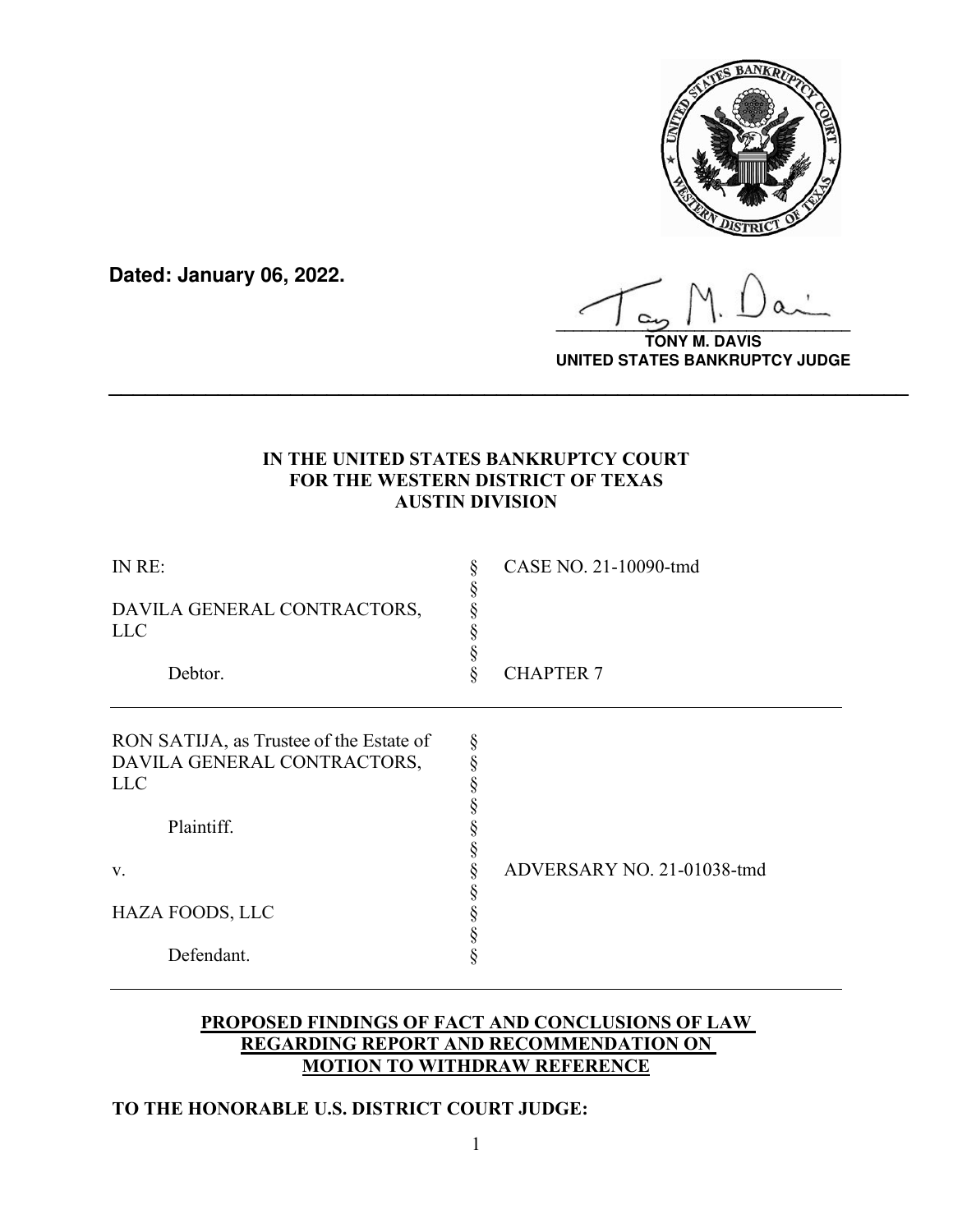The U.S. Bankruptcy Court for the Western District of Texas, Austin Division (Bankruptcy Judge Tony M. Davis), submits the following Proposed Findings of Fact and Conclusions of Law ("Proposed Findings and Conclusions") to the U.S. District Court for the Western District of Texas, Austin Division, for consideration and review, in accordance with 28 U.S.C. § 157(d), Rules 5011 and 9033 of the Federal Rules of Bankruptcy Procedure, and Local Rule 5011.

### **I. Proposed Findings of Fact**

1. On February 9, 2021, Davila General Contractors, LLC (the "Debtor") filed a voluntary petition for relief under Chapter 7 of the Bankruptcy Code in the United States Bankruptcy Court for the Western District of Texas, Austin Division (the "Austin Bankruptcy Court"), commencing the above-referenced bankruptcy case.

2. On August 19, 2021, the Chapter 7 Trustee filed an adversary proceeding in the Austin Bankruptcy Court against Haza Foods, LLC ("Haza") and Salon Suites Memorial Gateway, LLC ("Salon Suites"), seeking turnover of property of the estate under section 542(b) of the Bankruptcy Code. Specifically, the Trustee asserted claims for contract receivables in the amount of \$198,089.76 against Haza, and \$227,160.40 against Salon Suites, arising from contract labor and materials provided and billed prepetition.

3. According to Haza, the Trustee's claim against it stems from a construction contract the Debtor entered into for improvement of two fast food franchises on Haza's properties. Defendant Haza Foods, LLC's Reply to Trustee's Brief Regarding Bankruptcy Court's Role if Reference is Withdrawn 4, ECF No. 43. Haza contends that the Debtor did not complete its obligations under the contracts, leaving work uncompleted, subcontractors and materialmen unpaid, and causing liens to be filed by those creditors. *Id.*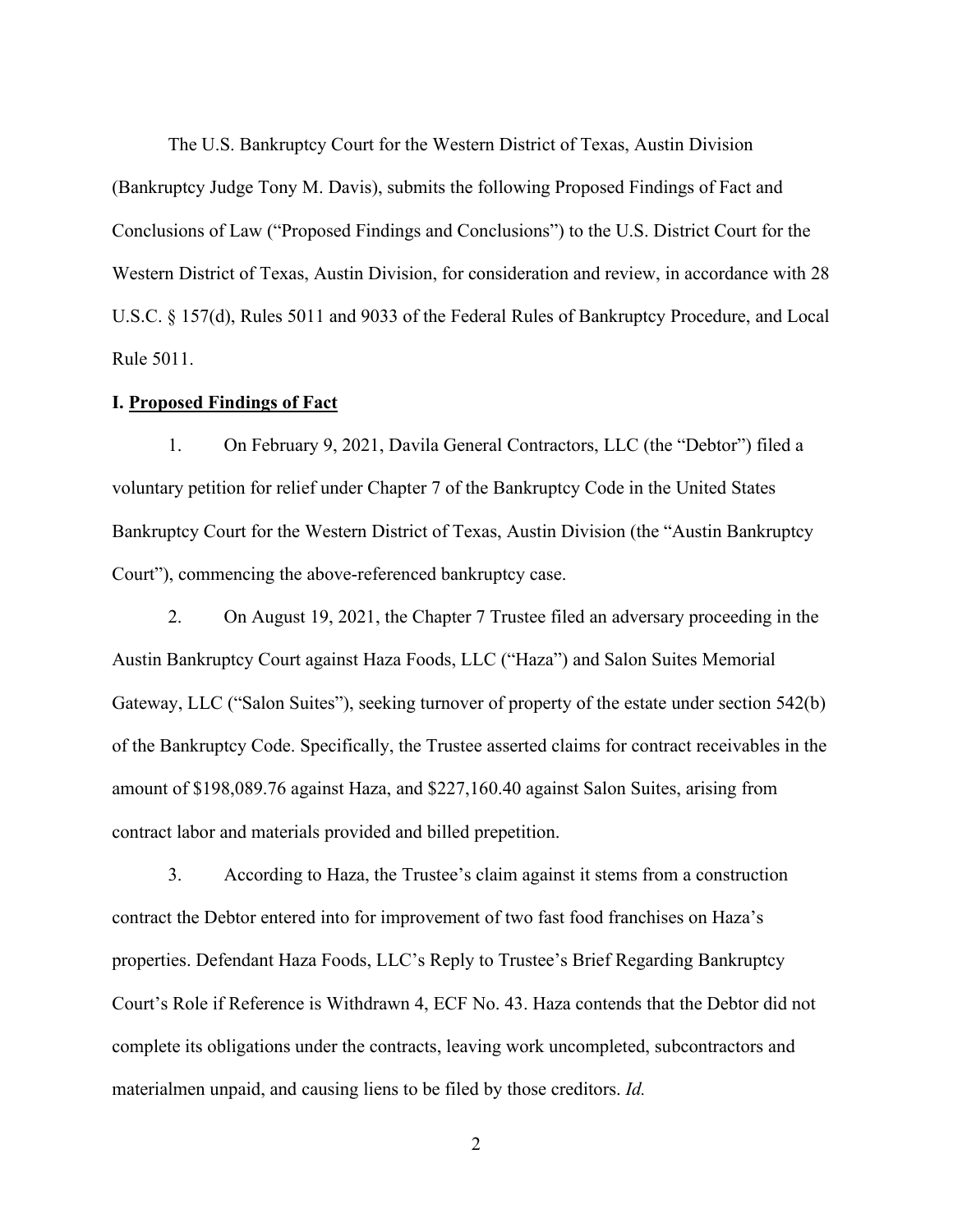4. On September 20, 2021, Haza filed a Motion to Dismiss for Failure to State a Claim under Fed. R. Civ. P. 12(b)(6) (ECF No. 5); a Notice of Non-Consent (ECF No. 6); a Demand for Jury Trial (ECF No. 7); and a Motion to Withdraw the Reference, or in the Alternative Motion to Sever and to Withdraw the Reference (the "Motion to Withdraw") (ECF No. 8).

5. On October 12, 2021, the Trustee filed Plaintiff's Opposition to Defendant's Motion to Withdraw ("Trustee's Opposition") (ECF No. 20).

6. On October 19, 2021, Salon Suites filed a Motion to Sever (ECF No. 30), requesting that the adversary proceeding against Salon Suites and Haza be split into two separate adversary proceedings, as Salon Suites and Haza are separate, unrelated entities, and the accounts receivables allegedly owed are separate and unrelated. This motion was granted on November 5, 2021 (ECF No. 38).

7. On October 28, 2021, Judge Pitman entered an Order Denying Haza Foods' Motion to Withdraw the Reference (ECF No. 33). The Court took no substantive position on Haza Foods' motion and instead deferred to the United States Bankruptcy Judge's preparation of a report and recommendation on the motion to withdraw the reference.

8. On November 12, 2021, Haza filed an Initial Supplemental Brief in Support of its Motion to Withdraw the Reference (the "Supplemental Brief") (ECF No. 41). On the same day, the Trustee filed Trustee's Brief Regarding Bankruptcy Court's Role in This Adversary if Reference is to be Withdrawn ("Trustee's Brief") (ECF No. 40).

9. On November 24, 2021, the Trustee filed a Reply to Haza's Supplemental Brief ("Trustee's Reply") (ECF No. 42). On the same day, Haza filed a Reply to Trustee's Brief ("Haza's Reply") (ECF No. 43).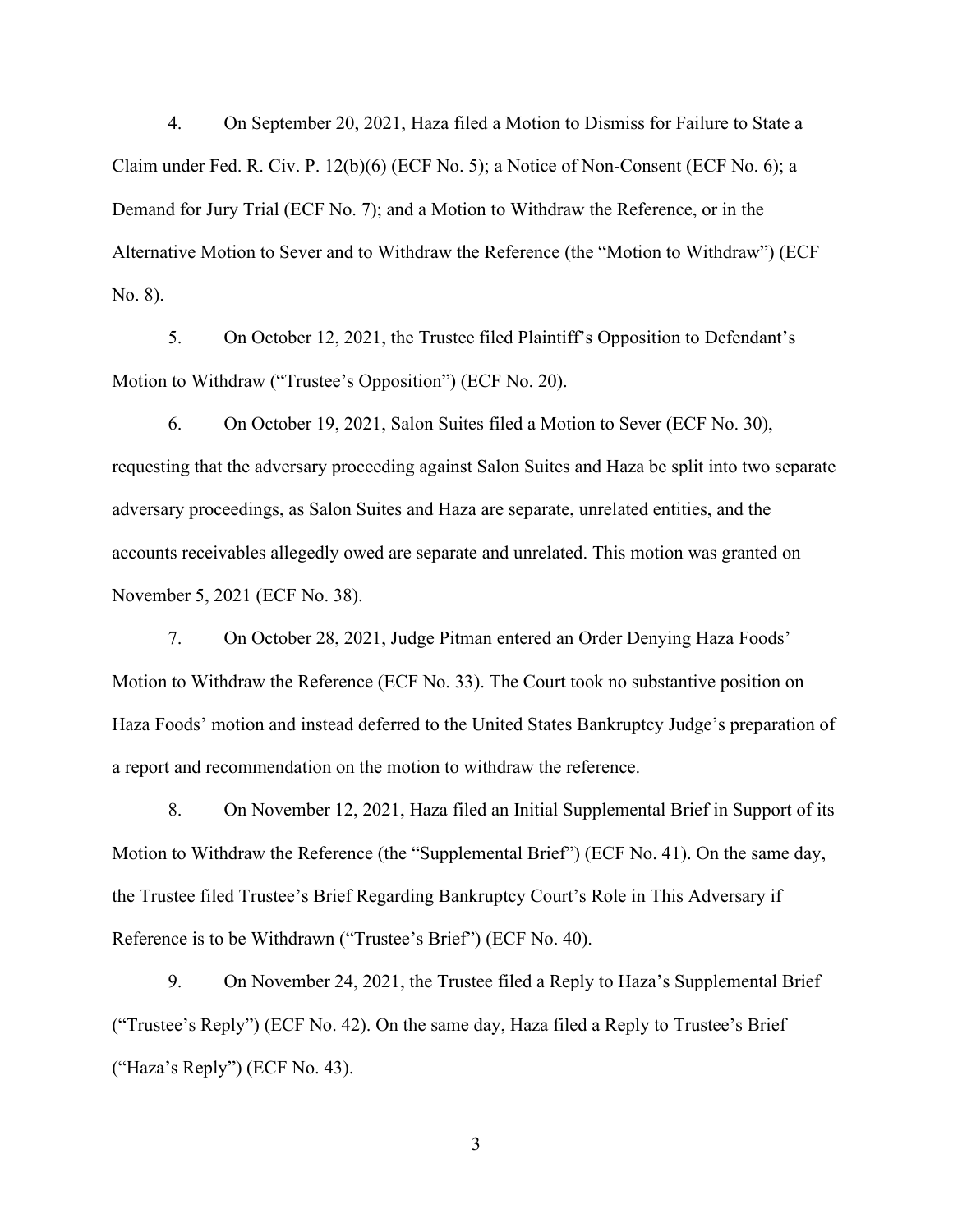### **II. Proposed Conclusions of Law**

### 10. 28 U.S.C. § 157(d) governs withdrawal of the reference. It provides:

The district court may withdraw, in whole or in part, any case or proceeding referred under this section, on its own motion or on timely motion of any party, for cause shown. The district court shall, on timely motion of a party, so withdraw a proceeding if the court determines that resolution of the proceeding requires consideration of both title 11 and other laws of the United States regulating organizations or activities affecting interstate commerce.

The second sentence of § 157(d) makes withdrawal of the reference mandatory. Mandatory withdrawal does not apply to this case as resolution of the proceeding does not require "consideration of both title 11 and other laws of the United States regulating organizations or activities affecting interstate commerce." Rather, the issue here is whether there is a basis for permissive withdrawal of the reference "for cause shown," under the first sentence of  $\S 157(d)$ .

11. Courts weigh various factors in determining whether "cause" exists to withdraw the reference, including (1) whether the proceedings are core or non-core; (2) whether a jury demand has been made; (3) the effect of withdrawal on judicial economy; (4) whether withdrawal will foster uniformity in bankruptcy administration; (5) whether withdrawal will reduce forum-shopping and confusion; (6) whether withdrawal will promote economical use of resources; and (7) whether withdrawal will expedite the bankruptcy process. *See Holland Am. Ins. Co. v. Succession of Roy*, 777 F.2d 992, 999 (5th Cir. 1985).

### **A. Core Versus Non-Core Proceeding**

12. The first *Holland* factor is whether the claims at issue are "core" or "non-core" proceedings. Core proceedings are those "that arise in a bankruptcy case or under Title 11." *Stern v. Marshall*, 564 U.S. 462, 476 (2011). *See also Matter of Wood*, 825 F.2d 90, 97 (5th Cir. 1987) ("[A] proceeding is core under section 157 if it invokes a substantive right provided by title 11 or if it is a proceeding that, by its nature, could arise only in the context of a bankruptcy case."). 28 U.S.C. §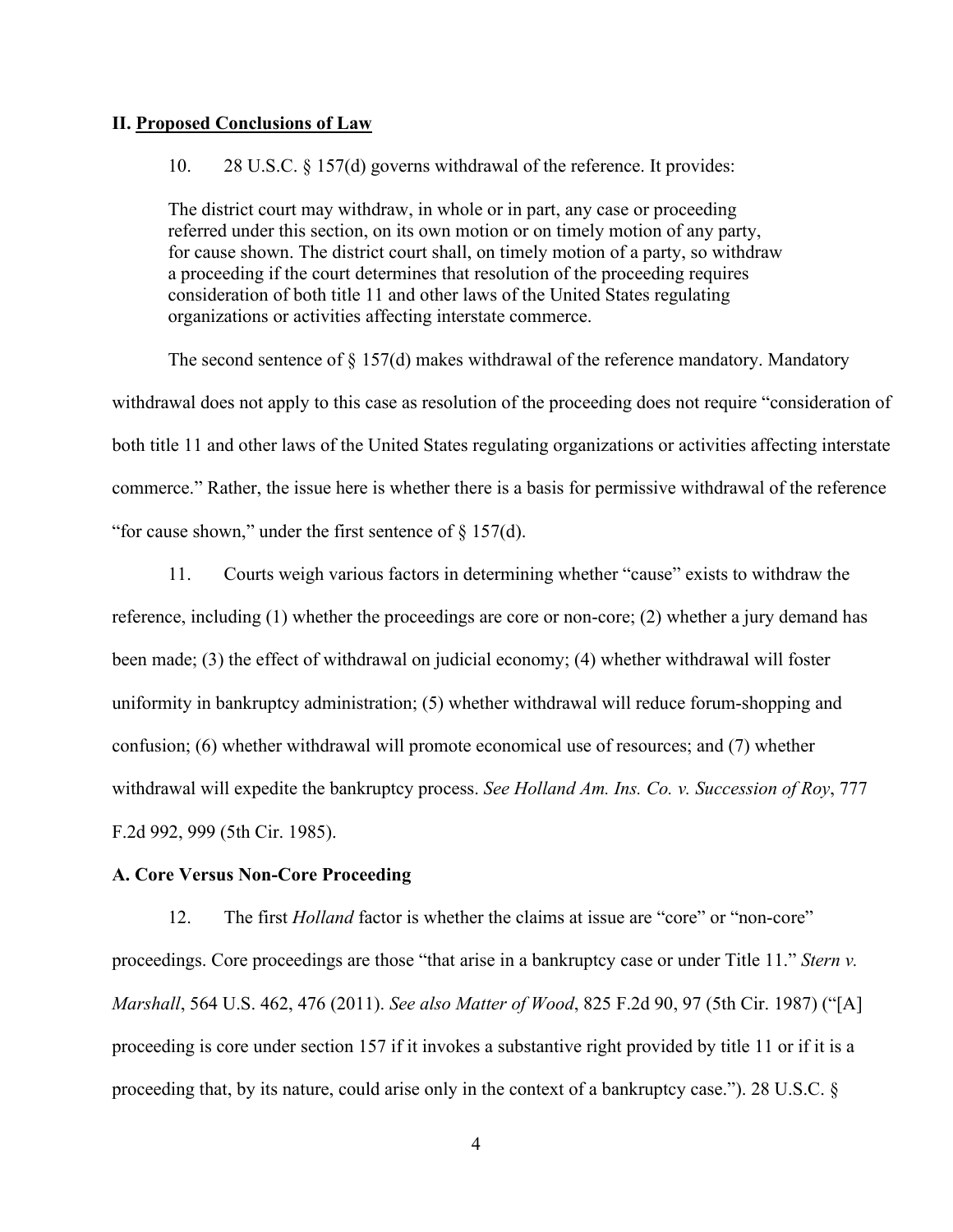157(b)(2) lists 16 examples of core proceedings, including "(E) orders to turn over property of the estate."

13. For core proceedings, bankruptcy courts may enter final judgments. *Stern*, 564 U.S. at 471. But even certain core proceedings may not be adjudicated in bankruptcy court if they are state law claims independent of a federal statutory scheme. *See Miller v. Boutwell, Owens & Co. (In re Guynes Printing Co. of Tex.)*, No. 15-cv-149-KC, 2015 U.S. Dist. LEXIS 80148, at \*5 (W.D. Tex. June 19, 2015) (citing *Stern*, 564 U.S. at 492-95, 502). For non-core proceedings, bankruptcy courts must submit proposed findings of fact and conclusions of law to the district court, for that court's review and issuance of final judgment. *Stern*, 564 U.S. at 471.

14. The Trustee says that he does not assert a claim based solely on state law, and instead seeks turnover of a matured claim, payable upon demand or payable on order. Trustee's Opposition 3, ECF No. 20. The Trustee says that a contract receivable collection action can properly be brought as a turnover action. *Id.* And an action to seek turnover of property of the Estate is delineated as a core proceeding in 28 U.S.C. Section 157(b)(2)(E). Trustee's Brief 6, ECF No. 40.

15. Haza argues that characterizing a claim as a "turnover proceeding" does not necessarily make the proceeding a "core" matter, and this designation may be challenged. Haza's Supplemental Brief 2-4, ECF No. 41. Haza says that at best, this is a collection suit on a disputed contract claim, and any claims against it would be based on state law. Motion to Withdraw 2, ECF No. 8.

16. 28 U.S.C. § 157(b)(2) lists "orders to turn over property of the estate" as a core proceeding. But Congress intended § 542 to apply to claims for "'tangible property and money due to the debtor without dispute which are fully matured and payable on demand,'" not to liquidate disputed contract claims. *See Trefny v. Bear Stearns Sec. Corp*., 243 B.R. 300, 320 (S.D. Tex. 1999) (quoting *In*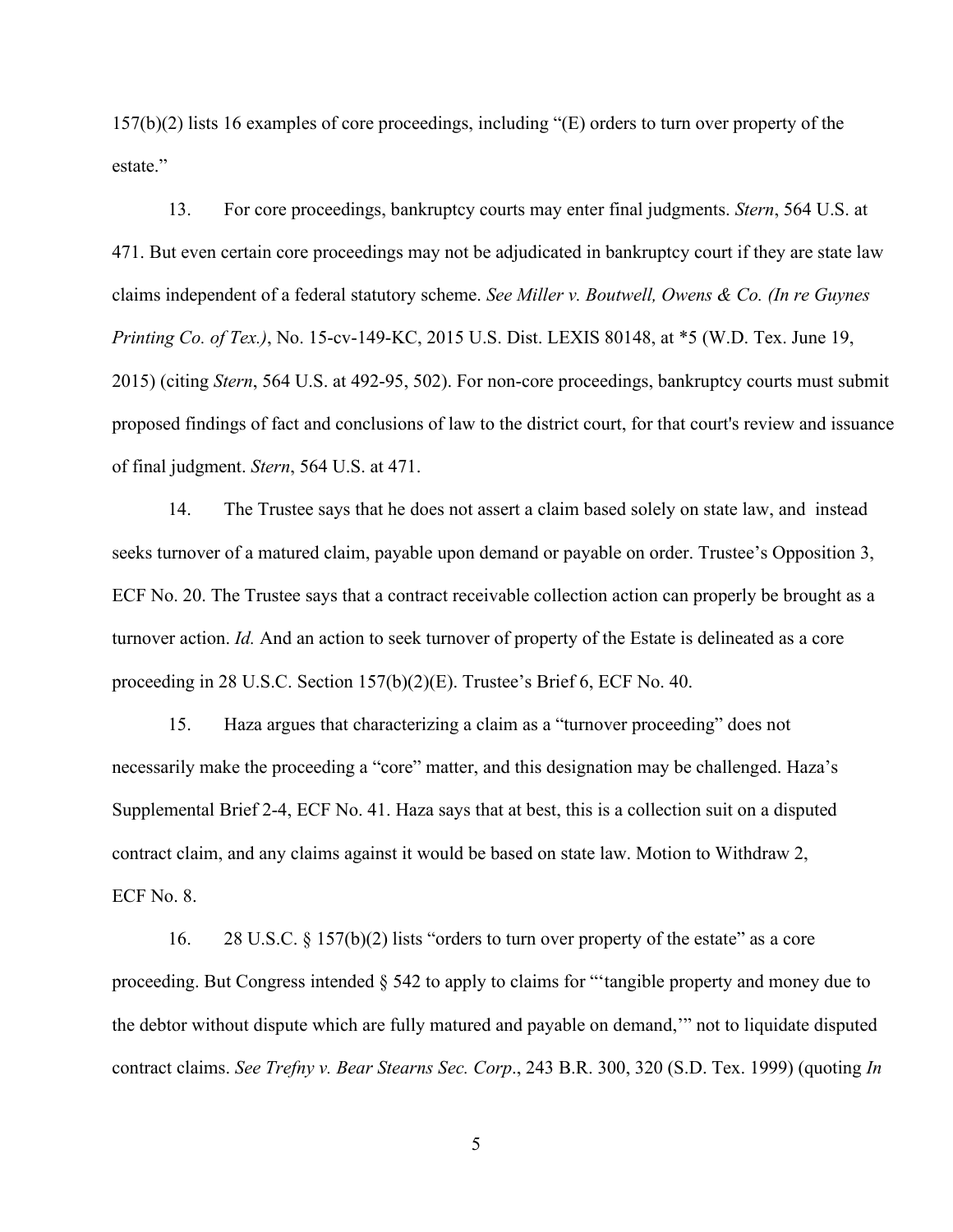*re Charter Co*., 913 F.2d 1575, 1579 (11th Cir. 1990). "Unless there is no question remaining as to the liability of the defendant to the estate, such as a final judgment from a court of competent jurisdiction or a stipulation by the defendant, it cannot be said that no dispute exists . . . ." *In re Satelco, Inc.*, 58 B.R. 781, 786 (Bankr. N.D. Tex. 1986) (holding that the debtor's claims against the defendants for accounts receivable could not be enforced through a turnover order). *See Highland Capital Management L.P. v. Highland Capital Management Fund Advisors, L.P. (In re Highland Capital Management L.P.)*, No. 19- 34054-SGJ, Adv. No. 21-03004, 2021 Bankr. LEXIS 1821, at \*26 (Bankr. N.D. Tex. July 8, 2021) ("A turnover action under 11 U.S.C. § 542(b) cannot be tacked onto a complaint so as to confer authority in the bankruptcy court to adjudicate an otherwise non-core claim. To hold otherwise would run counter to the dictates of the Supreme Court in *Marathon*."). *See also 1 Collier on Bankruptcy* ¶ 3.02(3)(c) (16th ed. 2021) (noting that the categorization of "orders to turn over property of the estate" as core proceedings has misled some courts into expanding bankruptcy court authority beyond what is permissible under *Marathon*, and under this rationale, "every action brought by a trustee or debtor in possession to recover money or property could be characterized as a turnover proceeding, effectively eradicating *Marathon*.").

17. The Court agrees with Haza that this is a "non-core" proceeding. Haza has alleged that the turnover action is a disputed contract claim and any claims against it would be based on state law. Motion to Withdraw 2, ECF No. 8. Because the turnover action involves disputed contract claims, the bankruptcy court does not have "core" jurisdiction. Even so, the claim is "related to" the bankruptcy. And as Judge Sparks of the United States District Court for the Western District of Texas recognized when faced with a similar set of facts, when a claim is "related to" the bankruptcy, the bankruptcy court may hear the claim, even if it cannot enter final judgment. *UPH Holdings, Inc. et al. vs Leap Wireless International, Inc*., No. A-13-CA-847-SS, Docket No. 36, at 6 (W.D. Tex. Dec. 10, 2013) (citing 28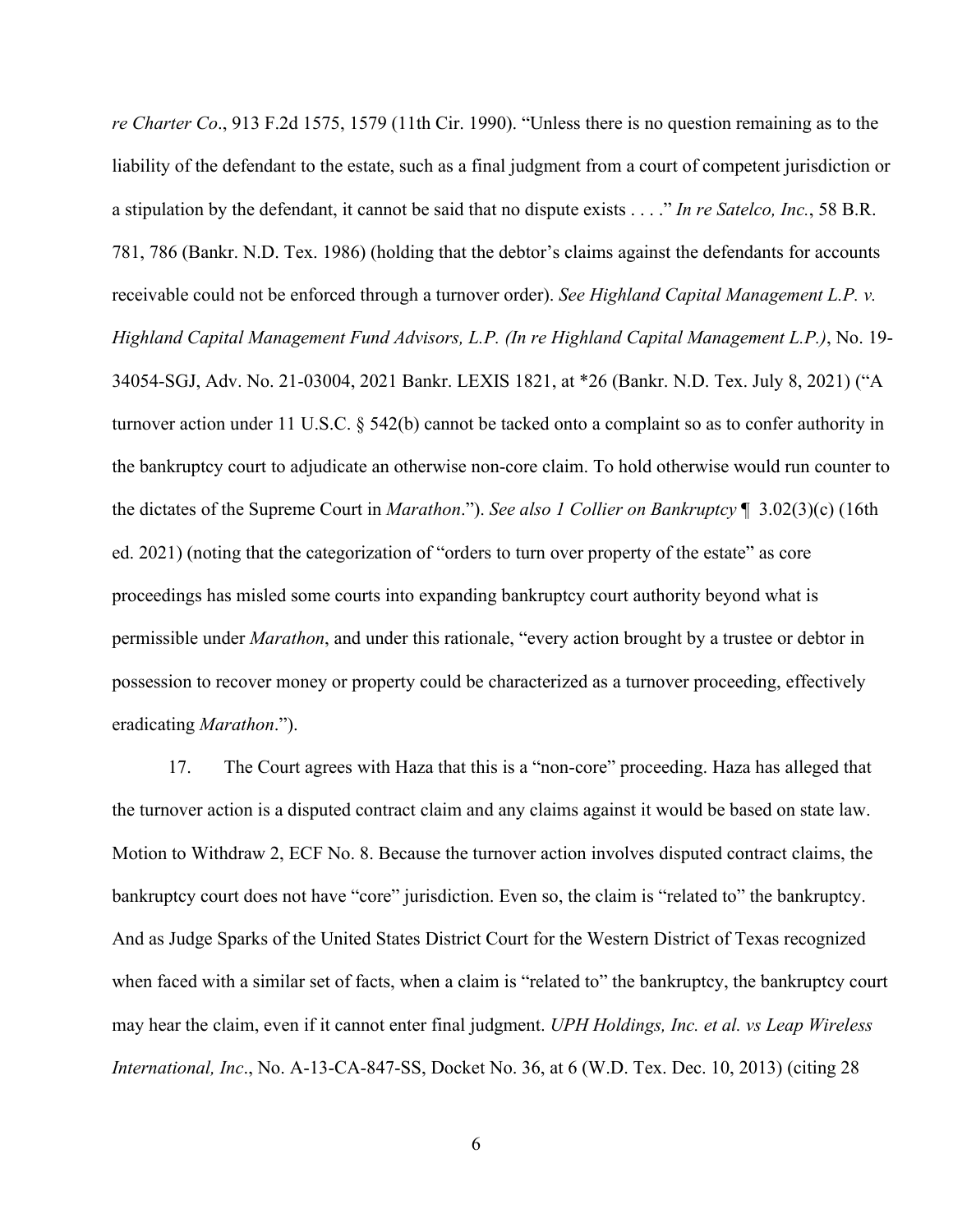U.S.C. §157(c); *Copeland v. Merrill Lynch & Co., Inc*. 47 F.3d 1415, 1420 (5th Cir. 1995)). In that case, the debtor sought to recover roughly \$10 million in a turnover action for services provided in originating or terminating wireless calls on the defendant's behalf using debtor's telecom infrastructure. *Id.* at 1-2. The parties vigorously disputed whether any money was owed, how much money was owed, and how the calculate the amount of money owed. *Id.* at 2. Judge Sparks ultimately declined to exercise the district court's discretion to withdraw the reference under the permissive withdrawal standard of §157(d). *Id.* at 6.

18. Deciding that this is a non-core matter may support withdrawing the reference. That a bankruptcy court's determination on non-core matters is subject to de novo review by the district court could lead the latter to conclude that unnecessary costs could be avoided by a single proceeding in the district court. *Orion Pictures Corp. v. Showtime Networks, Inc. (In re Orion Pictures Corp.)*, 4 F.3d 1095, 1101 (2d Cir. 1993). But this factor does not necessarily favor withdrawal of the reference at this stage of the proceeding, because the bankruptcy court can handle all pretrial and discovery matters, which "could considerably expedite the litigation" for the district court. *See Miller v. Boutwell, Owens & Co. (In re Guynes Printing Co. of Tex.)*, No. 15-cv-149-KC, 2015 U.S. Dist. LEXIS 80148, at \*6, \*10 (W.D. Tex. June 19, 2015) (citing *Holland Am. Ins. Co. v. Succession of Roy*, 777 F.2d 992, 999 (5th Cir. 1985); *Post Confirmation Bd. of Wadleigh Energy Grp., Inc. v. Wadleigh*, 516 B.R. 850, 856 (E.D. La. 2014)).

#### **B . Right to a Jury Trial**

19. The second *Holland* factor is whether a party has a right to a jury trial. This factor is relevant because a bankruptcy judge lacks the authority to conduct a jury trial unless the parties consent. *See In re Clay*, 35 F.3d 190, 196-97 (5th Cir. 1994). As a result, if a party has invoked her Seventh Amendment jury trial right and does not consent to a jury trial in bankruptcy court, the reference must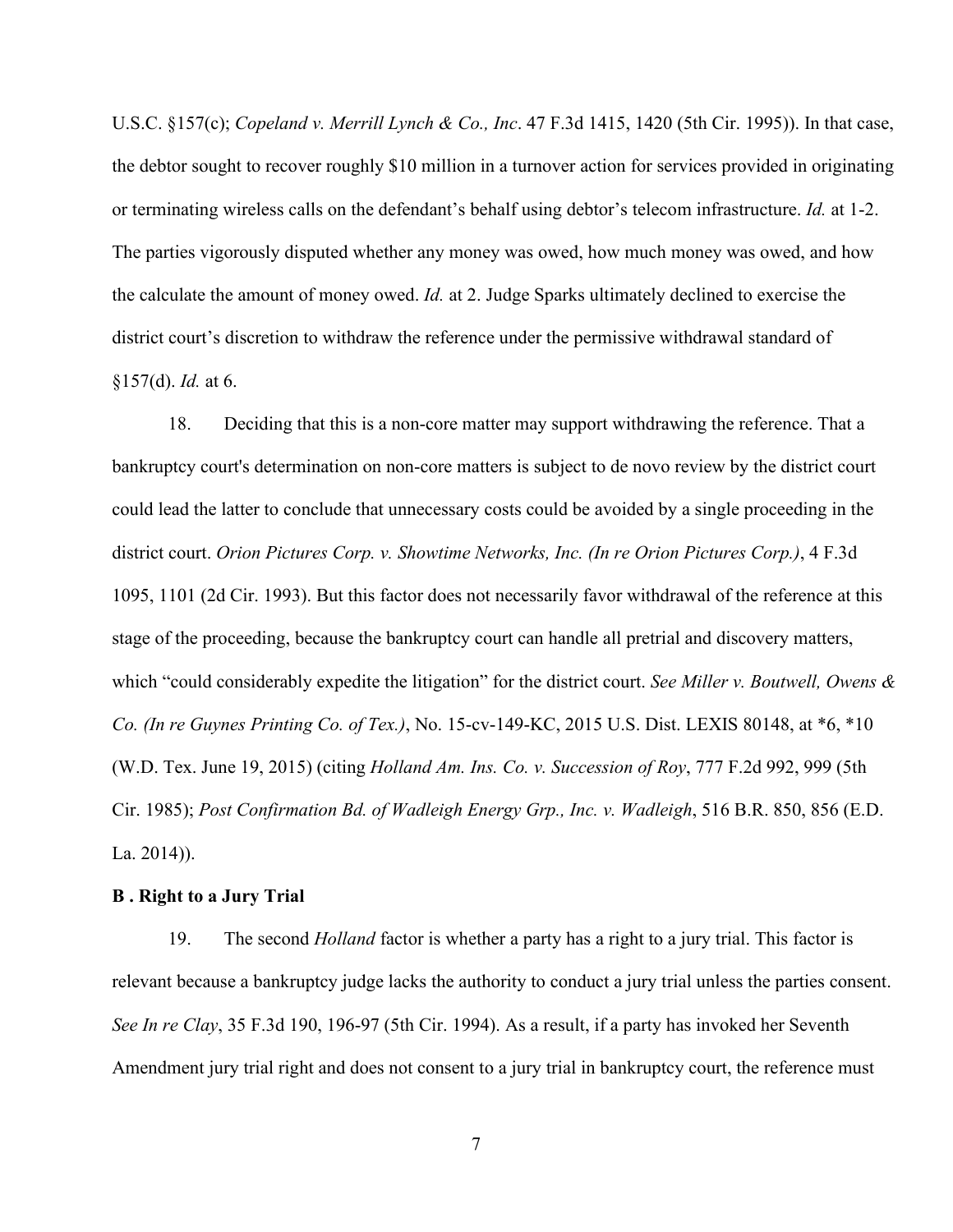be withdrawn. *City Bank v. Compass Bank*, 2011 U.S. Dist. LEXIS 129654, at \*11 (W.D. Tex. Nov. 9, 2011) (citing *In re Clay*, 35 F.3d at 196-97; *Levine v. Blake (In re Blake)*, No: 07-32168, 400 B.R. 200, 205-07 (Bankr. S.D. Tex. Sept. 22, 2008)).

20. But even if a jury trial is ultimately necessary, immediate withdrawal of the reference is not required. Instead, withdrawal may be deferred until the bankruptcy court has ruled on all dispositive motions, to further judicial economy and expedite the bankruptcy process. *Levine v. M&A Custom Home Builder & Developer, LLC*, 400 B.R. 200, 203 (S.D. Tex. 2008). *See In re OCA, Inc.*, No. 06-3811, 2006 U.S. Dist. LEXIS 67035, at \*13 (E.D. La. Sept. 19, 2006) ("A number of courts have held that even if a party does have a right to a jury trial, a motion to withdraw is premature until such time it is determined that a jury trial must be conducted.") (citing *Centex Landis Constr. Co. v. Harrah's Entertainment*, 1996 U.S. Dist. LEXIS 12199 (E.D. La. 1996)). *See also City Bank*, 2011 U.S. Dist. LEXIS 129654 at \*17 ("A bankruptcy judge can manage the pretrial issues with the potential for de novo review in the district court. And if a jury trial becomes necessary, a party can then move to withdraw the case at that time."). This factor may favor withdrawal at some point. But it does not militate towards immediate withdrawal, as the bankruptcy court may prepare the case for trial.

### **C. The Effect of Withdrawal on Judicial Economy**

21. Considerations of judicial economy also bear on the decision to withdraw the reference or refer to bankruptcy court. *Holland Am. Ins. Co. v. Succession of Roy*, 777 F.2d 992, 999 (5th Cir. 1985). Given the recent decline in bankruptcy filings, it would not be a burden for the bankruptcy court to handle this matter. According to the Administrative Office of the U.S. Courts, personal and business bankruptcy filings fell 29.1 percent for the 12-month period ending September 30, 2021. *Bankruptcy Filings Continue to Fall Sharply*, UNITED STATES COURTS (Nov. 8, 2021), [https://www.uscourts.gov/](https://www.uscourts.gov/news/2021/11/08/bankruptcy-filings-continue-fall-sharply) [news/2021/11/08/bankruptcy-filings-continue-fall-sharply.](https://www.uscourts.gov/news/2021/11/08/bankruptcy-filings-continue-fall-sharply) This factor weighs against withdrawal of the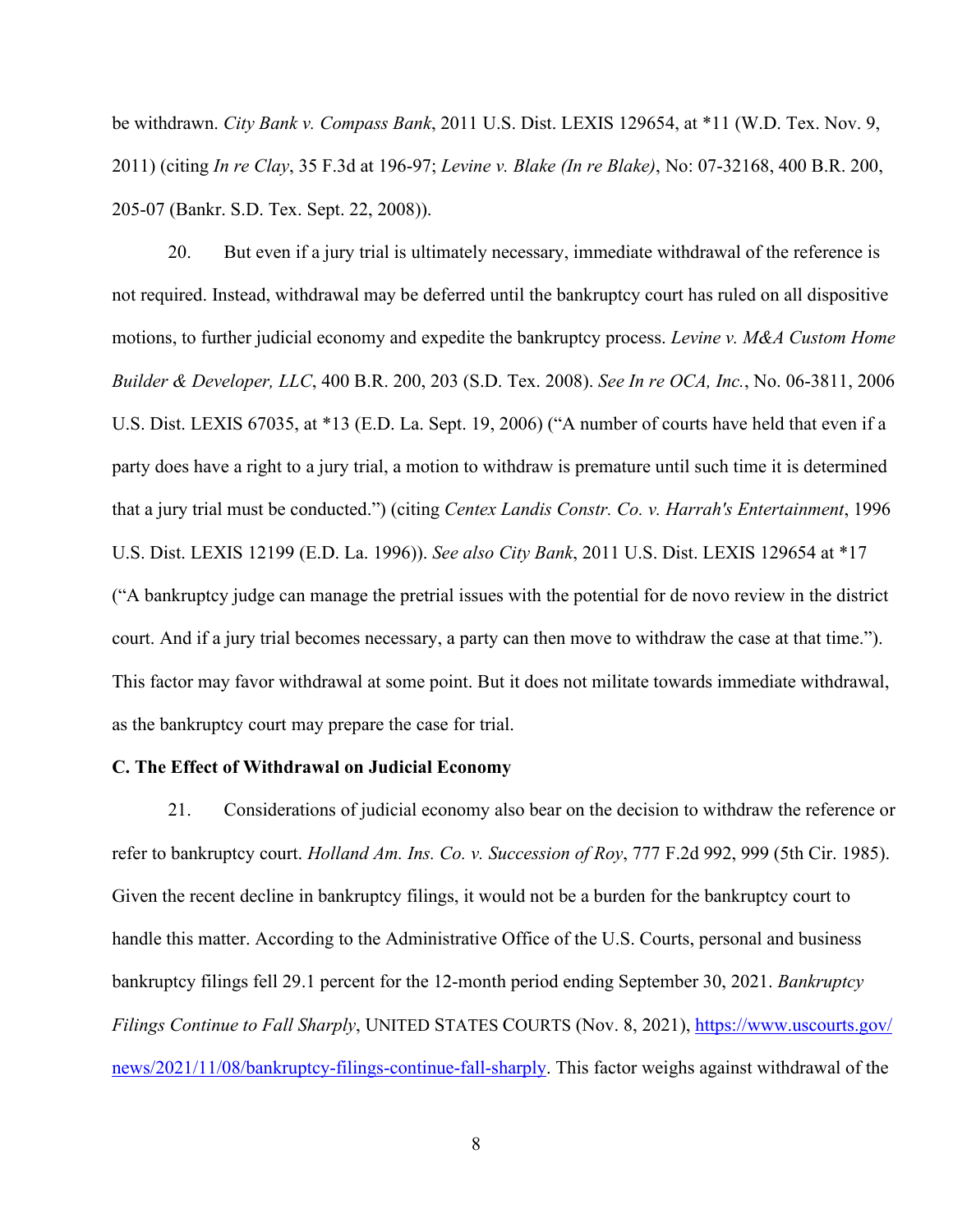reference.

### **D. Uniformity in Bankruptcy Administration**

22. The district court should consider the goal of promoting uniformity in bankruptcy administration. *Holland Am. Ins. Co. v. Succession of Roy*, 777 F.2d 992, 999 (5th Cir. 1985). Here, the bankruptcy court has overseen the underlying bankruptcy proceeding since February 2021, and has become familiar with the facts and parties. There are also two other pending turnover actions in this bankruptcy case, and the defendants in those proceedings may raise the same defenses as Haza. The Court agrees with the Trustee that allowing the bankruptcy court to adjudicate the issues would help ensure uniformity in the various proceedings. Trustee's Brief 7, ECF No. 40. This factor weighs against withdrawal.

### **E. Forum-shopping Concerns**

23. Another *Holland* factor is whether withdrawal will reduce forum-shopping and confusion. *Holland*, 777 F.2d at 999. Forum-shopping raises fairness concerns, as "it is unfair for a party to have a better chance of winning the case because of the forum when the underlying law should be the same." *City Bank v. Compass Bank*, 2011 U.S. Dist. LEXIS 129654, at \*16 (W.D. Tex. Nov. 9, 2011) (citing *Erie R.R. Co. v. Tompkins*, 304 U.S. 64, 74-75 (1938); Kevin M. Clermont & Theodore Eisenberg, *Exorcising the Evil of Forum-Shopping*, 80 Cornell L. Rev. 1507, 1511-12 (1995)). Here, nothing in the record suggests improper forum-shopping. This factor is neutral.

#### **F. Economical Use of Resources**

24. The district court should also consider the goal of fostering the economical use of the debtors' and creditors' resources. *Holland*, 777 F.2d at 999. Here, the bankruptcy court has become familiar with the facts and parties over the past ten months. That knowledge will likely enable the bankruptcy court to move this case along more quickly than the district court and decrease costs to the